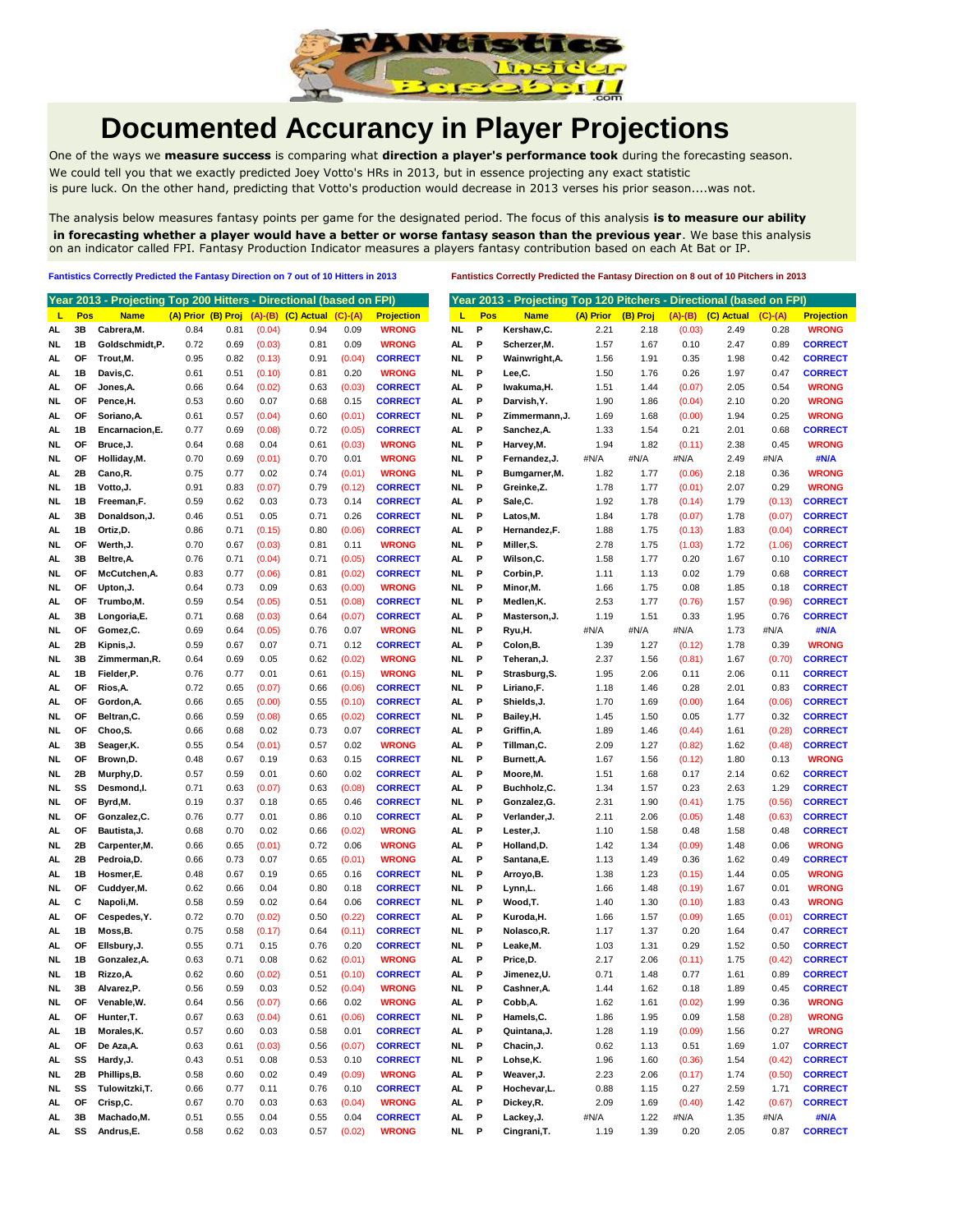| AL.      | 2Β        | Kinsler,I.            | 0.57         | 0.67         | 0.10         | 0.58         | 0.01         | <b>CORRECT</b>                   | AL.             | P      | Fister, D.                | 1.58         | 1.61         | 0.03         | 1.40         | (0.18)       | <b>WRONG</b>                     |
|----------|-----------|-----------------------|--------------|--------------|--------------|--------------|--------------|----------------------------------|-----------------|--------|---------------------------|--------------|--------------|--------------|--------------|--------------|----------------------------------|
| AL.      | OF        | Victorino, S.         | 0.60         | 0.68         | 0.09         | 0.65         | 0.05         | <b>CORRECT</b>                   | NL.             | P      | Miley, W.                 | 1.69         | 1.28         | (0.42)       | 1.40         | (0.29)       | <b>CORRECT</b>                   |
| AL       | 1B        | Dunn, A.              | 0.56         | 0.58         | 0.01         | 0.52         | (0.04)       | <b>WRONG</b>                     | AL              | Ρ      | Feldman, S.               | 0.97         | 1.30         | 0.33         | 1.69         | 0.72         | <b>CORRECT</b>                   |
| AL       | 1B        | Carter, C.            | 0.64         | 0.63         | (0.01)       | 0.54         | (0.11)       | <b>CORRECT</b>                   | AL.             | P      | Gonzalez, M.              | 1.76         | 1.38         | (0.38)       | 1.53         | (0.22)       | <b>CORRECT</b>                   |
| AL.      | ΟF        | Cruz, N.              | 0.58         | 0.62         | 0.05         | 0.63         | 0.06         | <b>CORRECT</b>                   | NL.             | P      | de la Rosa, J.            | $-1.64$      | 1.63         | 3.27         | 1.58         | 3.22         | <b>CORRECT</b>                   |
| NL.      | SS        | Segura, J.            | 0.51         | 0.65         | 0.13         | 0.67         | 0.16         | <b>CORRECT</b>                   | AL.             | P      | Peavy, J.                 | 1.72         | 1.53         | (0.20)       | 1.74         | 0.01         | <b>WRONG</b>                     |
| NL.      | OF        | Marte, S.             | 0.61         | 0.56         | (0.05)       | 0.68         | 0.07         | <b>WRONG</b>                     | AL.             | P      | Archer, C.                | 1.67         | 1.54         | (0.13)       | 1.82         | 0.15         | <b>WRONG</b>                     |
| AL       | 2Β        | Zobrist, B.           | 0.68         | 0.67         | (0.02)       | 0.59         | (0.09)       | <b>CORRECT</b>                   | NL.             | P      | Gee,D.                    | 1.42         | 1.37         | (0.05)       | 1.30         | (0.11)       | <b>CORRECT</b>                   |
|          |           |                       |              |              |              |              |              |                                  |                 |        |                           |              |              |              |              |              |                                  |
| AL       | OF        | Brantley, M.          | 0.59         | 0.58         | (0.01)       | 0.59         | (0.00)       | <b>CORRECT</b>                   | AL              | P      | Parker, J.                | 1.78         | 1.79         | 0.01         | 1.60         | (0.18)       | <b>WRONG</b>                     |
| AL       | OF        | Jackson, A.           | 0.70         | 0.69         | (0.01)       | 0.58         | (0.12)       | <b>CORRECT</b>                   | AL              | P      | Garza, M.                 | 1.53         | 1.63         | 0.10         | 1.51         | (0.02)       | <b>WRONG</b>                     |
| NL.      | С         | Lucroy, J.            | 0.73         | 0.62         | (0.11)       | 0.63         | (0.10)       | <b>CORRECT</b>                   | AL              | P      | Kluber, C.                | 0.63         | 0.64         | 0.02         | 1.50         | 0.87         | <b>CORRECT</b>                   |
| AL       | OF        | Hamilton, J.          | 0.74         | 0.74         | (0.00)       | 0.53         | (0.22)       | <b>CORRECT</b>                   | AL              | P      | Guthrie, J.               | 0.81         | 1.10         | 0.29         | 1.06         | 0.25         | <b>CORRECT</b>                   |
| AL       | С         | Santana, C.           | 0.59         | 0.70         | 0.11         | 0.65         | 0.06         | <b>CORRECT</b>                   | NL.             | P      | Stults,E.                 | 1.84         | 1.26         | (0.58)       | 1.32         | (0.52)       | <b>CORRECT</b>                   |
| NL       | 2Β        | Utley, C.             | 0.63         | 0.70         | 0.06         | 0.65         | 0.02         | <b>CORRECT</b>                   | NL.             | P      | Lincecum, T.              | 1.10         | 1.56         | 0.45         | 1.41         | 0.30         | <b>CORRECT</b>                   |
| AL.      | <b>OF</b> | Jennings, D.          | 0.58         | 0.66         | 0.08         | 0.59         | 0.01         | <b>CORRECT</b>                   | NL.             | P      | Cain, M.                  | 2.11         | 1.90         | (0.21)       | 1.65         | (0.46)       | <b>CORRECT</b>                   |
| AL       | С         | Wieters, M.           | 0.55         | 0.60         | 0.05         | 0.48         | (0.07)       | <b>WRONG</b>                     | NL.             | P      | Locke, J.                 | 0.86         | 1.05         | 0.20         | 1.66         | 0.80         | <b>CORRECT</b>                   |
| AL       | 2Β        | Dozier, B.            | 0.41         | 0.53         | 0.12         | 0.53         | 0.12         | <b>CORRECT</b>                   | AL              | P      | Kazmir, S.                | #N/A         | 1.35         | #N/A         | 1.31         | #N/A         | #N/A                             |
| AL       | 1B        | Lind, A.              | 0.51         | 0.57         | 0.06         | 0.66         | 0.15         | <b>CORRECT</b>                   | AL.             | P      | Milone, T.                | 1.27         | 1.09         | (0.17)       | 1.29         | 0.02         | <b>WRONG</b>                     |
| AL.      | OF        | Swisher, N.           | 0.64         | 0.60         | (0.04)       | 0.54         | (0.10)       | <b>CORRECT</b>                   | AL.             | P      | Straily, D.               | 1.04         | 1.29         | 0.25         | 1.65         | 0.60         | <b>CORRECT</b>                   |
| AL.      | ΟF        | Rasmus,C.             | 0.44         | 0.56         | 0.12         | 0.63         | 0.19         | <b>CORRECT</b>                   | AL.             | P      | Nova, I.                  | 0.90         | 1.15         | 0.25         | 1.63         | 0.73         | <b>CORRECT</b>                   |
| AL       | SS        | Ramirez, A.           | 0.48         | 0.53         | 0.06         | 0.57         | 0.09         | <b>CORRECT</b>                   | NL.             | P      | Estrada, M.               | 1.53         | 1.53         | 0.01         | 1.77         | 0.24         | <b>CORRECT</b>                   |
| NL       | 3B        | Prado, M.             | 0.67         | 0.66         | (0.01)       | 0.55         | (0.12)       | <b>CORRECT</b>                   | NL              | P      | Ross, T.                  | 0.10         | 1.27         | 1.17         | 1.84         | 1.73         | <b>CORRECT</b>                   |
| NL       | 1B        | Craig, A.             | 0.70         | 0.65         | (0.05)       | 0.66         | (0.04)       | <b>CORRECT</b>                   | AL.             | P      | Chen, B.                  | 0.89         | 1.06         | 0.18         | 1.79         | 0.91         | <b>CORRECT</b>                   |
| NL       | 1B        | Belt, B.              | 0.64         | 0.64         | 0.01         | 0.66         | 0.02         | <b>CORRECT</b>                   | AL              | P      | Sabathia, C.              | 1.79         | 1.65         | (0.13)       | 1.17         | (0.62)       | <b>CORRECT</b>                   |
| AL       | OF        | Gardner, B.           | 0.72         | 0.71         | (0.01)       | 0.62         | (0.10)       | <b>CORRECT</b>                   | AL              | P      | Pettitte, A.              | 1.79         | 1.50         | (0.28)       | 1.30         | (0.49)       | <b>CORRECT</b>                   |
|          |           |                       |              |              |              |              |              |                                  |                 |        |                           |              |              |              |              |              |                                  |
| NL       | С         | Rosario, W.           | 0.63         | 0.60         | (0.03)       | 0.61         | (0.02)       | <b>CORRECT</b>                   | NL              | P      | Kelly, J.                 | 1.23         | 1.26         | 0.02         | 1.56         | 0.33         | <b>CORRECT</b>                   |
| NL       | 3B        | Wright, D.            | 0.74         | 0.72         | (0.03)       | 0.78         | 0.03         | <b>WRONG</b>                     | NL              | P      | Gallardo, Y.              | 1.56         | 1.73         | 0.17         | 1.38         | (0.18)       | <b>WRONG</b>                     |
| NL       | 3B        | Frazier, T.           | 0.63         | 0.58         | (0.05)       | 0.49         | (0.14)       | <b>CORRECT</b>                   | AL.             | P      | Porcello,R.               | 0.74         | 1.09         | 0.35         | 1.43         | 0.69         | <b>CORRECT</b>                   |
| NL       | 2Β        | Gyorko, J.            | #N/A         | 0.56         | #N/A         | 0.51         | #N/A         | #N/A                             | NL.             | P      | Samardzija, J.            | 1.52         | 1.69         | 0.17         | 1.26         | (0.26)       | <b>WRONG</b>                     |
| NL.      | OF        | Harper, B.            | 0.66         | 0.70         | 0.04         | 0.68         | 0.02         | <b>CORRECT</b>                   | AL.             | P      | Buehrle, M.               | 1.48         | 1.30         | (0.19)       | 1.18         | (0.31)       | <b>CORRECT</b>                   |
| AL       | С         | Martinez, V.          | #N/A         | 0.68         | #N/A         | 0.59         | #N/A         | #N/A                             | NL              | P      | Hudson, T.                | 1.82         | 1.67         | (0.16)       | 1.74         | (0.09)       | <b>CORRECT</b>                   |
| AL       | 2B        | Altuve, J.            | 0.63         | 0.64         | 0.01         | 0.57         | (0.07)       | <b>WRONG</b>                     | NL              | P      | Villanueva, C.            | 1.33         | 1.23         | (0.10)       | 1.60         | 0.28         | <b>WRONG</b>                     |
| AL       | SS        | Lowrie, J.            | 0.56         | 0.59         | 0.03         | 0.60         | 0.05         | <b>CORRECT</b>                   | NL.             | P      | Alvarez, H.               | 0.80         | 0.99         | 0.19         | 2.09         | 1.29         | <b>CORRECT</b>                   |
| NL.      | OF        | Aoki, N.              | 0.68         | 0.63         | (0.05)       | 0.58         | (0.10)       | <b>CORRECT</b>                   | NL.             | P      | Peralta, W.               | 2.16         | 1.58         | (0.58)       | 1.18         | (0.98)       | <b>CORRECT</b>                   |
| NL.      | С         | Molina, Y.            | 0.74         | 0.67         | (0.07)       | 0.67         | (0.07)       | <b>CORRECT</b>                   | AL.             | P      | Hellickson, J.            | 1.42         | 1.64         | 0.22         | 1.18         | (0.24)       | <b>WRONG</b>                     |
| NL.      | OF        | Jay,J.                | 0.64         | 0.61         | (0.04)       | 0.53         | (0.11)       | <b>CORRECT</b>                   | NL.             | P      | Haren, D.                 | 1.10         | 1.54         | 0.43         | 1.11         | 0.01         | <b>CORRECT</b>                   |
| AL       | OF        | McLouth, N.           | 0.54         | 0.57         | 0.02         | 0.61         | 0.06         | <b>CORRECT</b>                   | AL              | P      | Doubront,F.               | 1.11         | 1.58         | 0.47         | 1.42         | 0.31         | <b>CORRECT</b>                   |
|          |           | Puig, Y.              | #N/A         | #N/A         | #N/A         | 0.79         | #N/A         | #N/A                             | NL.             | P      | Rosenthal, T.             | 2.12         | 1.73         | (0.38)       | 1.94         | (0.18)       | <b>CORRECT</b>                   |
| NL.      | ΟF        |                       |              |              |              |              |              |                                  |                 |        |                           |              |              |              |              |              |                                  |
| NL       | OF        | Schierholtz, N.       | 0.55         | 0.54         | (0.01)       | 0.55         | 0.01         | <b>WRONG</b>                     | AL              | P      | Norris, B.                | 1.14         | 1.35         | 0.21         | 1.02         | (0.12)       | <b>WRONG</b>                     |
|          | OF        |                       | 0.54         |              |              |              | 0.02         | <b>WRONG</b>                     |                 | P      |                           |              | #N/A         |              |              | #N/A         |                                  |
| AL       |           | Ibanez, R.            |              | 0.52         | (0.02)       | 0.55         |              |                                  | NL              |        | Cole, G.                  | #N/A         |              | #N/A         | 1.78         |              | #N/A                             |
| NL       | OF        | Stanton, G.           | 0.78         | 0.72         | (0.05)       | 0.63         | (0.15)       | <b>CORRECT</b>                   | AL              | P      | Hunter, T.                | 0.56         | 0.81         | 0.24         | 1.93         | 1.37         | <b>CORRECT</b>                   |
| NL       | OF        | Span,D.               | 0.60         | 0.62         | 0.01         | 0.56         | (0.04)       | <b>WRONG</b>                     | AL              | P      | Smyly,D.                  | 1.48         | 1.64         | 0.16         | 2.31         | 0.83         | <b>CORRECT</b>                   |
| AL.      | 1B        | Loney, J.             | 0.40         | 0.52         | 0.12         | 0.60         | 0.21         | <b>CORRECT</b>                   | NL.             | P      | Roark, T.                 | #N/A         | #N/A         | #N/A         | 2.80         | #N/A         | #N/A                             |
| NL.      | ΟF        | Parra, G.             | 0.57         | 0.54         | (0.03)       | 0.53         | (0.04)       | <b>CORRECT</b>                   | AL.             | P      | Vargas, J.                | 1.50         | 1.33         | (0.17)       | 1.17         | (0.33)       | <b>CORRECT</b>                   |
| NL       | SS        | Simmons, A.           | 0.57         | 0.59         | 0.01         | 0.48         | (0.10)       | <b>WRONG</b>                     | AL              | P      | Perez, M.                 | 0.61         | 1.04         | 0.44         | 1.34         | 0.74         | <b>CORRECT</b>                   |
| AL       | OF        | Bourn, M.             | 0.65         | 0.71         | 0.06         | 0.53         | (0.11)       | <b>WRONG</b>                     | NL.             | P      | Nelson, J.                | #N/A         | #N/A         | #N/A         | 3.50         | #N/A         | #N/A                             |
| AL.      | ΟF        | Martin, L.            | 0.44         | 0.62         | 0.18         | 0.60         | 0.16         | <b>CORRECT</b>                   | NL.             | P      | Kendrick, K.              | 1.38         | 1.37         | (0.01)       | 1.05         | (0.33)       | <b>CORRECT</b>                   |
| AL.      | 1B        | Moreland, M.          | 0.58         | 0.61         | 0.03         | 0.48         | (0.09)       | <b>WRONG</b>                     | NL.             | P      | Kennedy,I.                | 1.28         | 1.60         | 0.31         | 1.18         | (0.10)       | <b>WRONG</b>                     |
| NL       | ΟF        | Ruggiano.J.           | 0.80         | 0.68         | (0.12)       | 0.49         | (0.31)       | <b>CORRECT</b>                   | <b>NL</b>       | P      | Maholm,P.                 | 1.58         | 1.52         | (0.06)       | 1.08         | (0.50)       | <b>CORRECT</b>                   |
| AL       | 1B        | Butler, B.            | 0.71         | 0.66         | (0.05)       | 0.61         | (0.09)       | <b>CORRECT</b>                   | AL              | P      | McAllister, Z.            | 1.04         | 1.37         | 0.33         | 1.35         | 0.31         | <b>CORRECT</b>                   |
| AL       | SS        | Aybar, E.             | 0.59         | 0.58         | (0.01)       | 0.50         | (0.10)       | <b>CORRECT</b>                   | AL              | P      | Ogando, A.                | 2.06         | 1.49         | (0.56)       | 1.79         | (0.27)       | <b>CORRECT</b>                   |
| AL.      | 1B        | Morneau, J.           | 0.57         | 0.63         | 0.06         | 0.51         | (0.06)       | <b>WRONG</b>                     | NL              | P      | Mazzaro, V.               | 0.81         | 1.22         | 0.42         | 2.03         | 1.22         | <b>CORRECT</b>                   |
| AL.      | OF        | Nava, D.              | 0.54         | 0.60         | 0.05         | 0.65         | 0.11         | <b>CORRECT</b>                   | <b>NL</b>       | P      | Cueto, J.                 | 1.84         | 1.72         | (0.12)       | 2.11         | 0.27         | <b>WRONG</b>                     |
| NL       | OF        | Young,E.              | 0.78         | 0.66         | (0.12)       | 0.57         | (0.21)       | <b>CORRECT</b>                   | AL              | P      | Correia, K.               | 1.32         | 1.17         | (0.16)       | 0.89         | (0.44)       | <b>CORRECT</b>                   |
| AL.      | SS        | Cabrera, A.           | 0.57         | 0.63         | 0.06         | 0.48         | (0.09)       | <b>WRONG</b>                     | AL              | P      | Dempster, R.              | 1.71         | 1.42         | (0.29)       | 1.09         | (0.63)       | <b>CORRECT</b>                   |
| NL.      | 1B        | LaRoche, A.           | 0.65         | 0.62         | (0.04)       | 0.53         | (0.13)       | <b>CORRECT</b>                   | AL.             | P      | Williams, J.              | 1.31         | 1.19         | (0.12)       | 1.08         | (0.23)       | <b>CORRECT</b>                   |
| AL.      | 1B        | Reynolds, M.          | 0.52         | 0.62         | 0.09         | 0.46         | (0.06)       | <b>WRONG</b>                     | <b>NL</b>       | P      | Morton, C.                | 0.67         | 0.50         | (0.16)       | 1.68         | 1.01         | <b>WRONG</b>                     |
| NL       | 2B        | Uggla, D.             | 0.52         | 0.57         | 0.05         | 0.41         | (0.10)       | <b>WRONG</b>                     | NL              | P      | Thornburg, T.             | 0.36         | 0.66         | 0.30         | 2.17         | 1.80         | <b>CORRECT</b>                   |
| AL.      | OF        | Markakis, N.          | 0.65         | 0.66         | 0.01         | 0.49         | (0.16)       | <b>WRONG</b>                     | <b>NL</b>       | P      | Rodriguez, W.             | 1.41         | 1.45         | 0.03         | 1.61         | 0.20         | <b>CORRECT</b>                   |
| NL       | с         | Posey, B.             | 0.81         | 0.74         | (0.08)       | 0.65         | (0.16)       | <b>CORRECT</b>                   | AL              | P      | Smith, W.                 | 0.54         | 1.07         | 0.54         | 2.04         | 1.51         | <b>CORRECT</b>                   |
| NL       | SS        | Rollins, J.           | 0.60         | 0.60         | 0.00         | 0.51         | (0.09)       | <b>WRONG</b>                     | <b>NL</b>       | P      | Mejia, J.                 | 0.25         | 1.08         | 0.83         | 1.55         | 1.30         | <b>CORRECT</b>                   |
| NL       | 3B        | Sandoval, P.          | 0.59         | 0.63         | 0.04         | 0.56         | (0.03)       | <b>WRONG</b>                     | <b>NL</b>       | P      | Hand, B.                  | $-2.86$      | $-2.51$      | 0.35         | 2.25         | 5.11         | <b>CORRECT</b>                   |
| AL.      | с         | Perez.S.              | 0.61         | 0.58         | (0.03)       | 0.55         | (0.06)       | <b>CORRECT</b>                   | AL              | P      | Chen, W.                  | 1.35         | 1.29         | (0.07)       | 1.25         | (0.10)       | <b>CORRECT</b>                   |
| AL.      | 3B        | Dominguez, M.         | 0.58         | 0.48         | (0.10)       | 0.44         | (0.14)       | <b>CORRECT</b>                   | NL              | P      | Niese, J.                 | 1.67         | 1.62         | (0.05)       | 1.21         | (0.47)       | <b>CORRECT</b>                   |
| AL.      | с         | Saltalamacchia,       | 0.48         | 0.50         | 0.01         | 0.62         | 0.13         | <b>CORRECT</b>                   | NL              | P      | Delgado, R.               | 1.22         | 1.48         | 0.26         | 1.14         | (0.09)       | <b>WRONG</b>                     |
| NL       | OF        | Fowler, D.            | 0.73         | 0.68         | (0.05)       | 0.64         | (0.09)       | <b>CORRECT</b>                   | NL              | P      | Chatwood, T.              | 0.67         | 1.22         | 0.56         | 1.43         | 0.76         | <b>CORRECT</b>                   |
| NL       | SS        | Ramirez, H.           | 0.59         | 0.64         | 0.06         | 0.90         | 0.32         |                                  | AL              | P      | Deduno, S.                | 1.30         |              | 0.23         |              | 0.19         | <b>CORRECT</b>                   |
|          |           |                       |              |              |              |              |              | <b>CORRECT</b>                   |                 |        |                           |              | 1.54         |              | 1.50         |              |                                  |
| NL       | 3B        | Johnson,C.            | 0.58         | 0.53         | (0.05)       | 0.65         | 0.07         | <b>WRONG</b>                     | <b>NL</b>       | P      | Eovaldi, N.               | #N/A         | 1.49         | #N/A         | 1.52         | #N/A         | #N/A                             |
| AL.      | 2Β        | Kendrick, H.          | 0.56         | 0.61         | 0.05         | 0.60         | 0.04         | <b>CORRECT</b>                   | <b>NL</b>       | P      | Wheeler, Z.               | #N/A         | 1.55         | #N/A         | 1.60         | #N/A         | #N/A                             |
| AL.      | С         | Pierzynski, A.        | 0.61         | 0.54         | (0.06)       | 0.49         | (0.11)       | <b>CORRECT</b>                   | NL.             | P      | Gomez, J.                 | 0.94         | 0.78         | (0.16)       | 2.03         | 1.09         | <b>WRONG</b>                     |
| AL       | ΟF        | Suzuki,l.             | 0.57         | 0.58         | 0.01         | 0.49         | (0.08)       | <b>WRONG</b>                     | NL              | P      | Ohlendorf, R.             | 0.44         | 0.92         | 0.48         | 1.70         | 1.26         | <b>CORRECT</b>                   |
| NL       | OF        | Denorfia, C.          | 0.66         | 0.61         | (0.05)       | 0.56         | (0.11)       | <b>CORRECT</b>                   | AL              | P      | Cosart, J.                | #N/A         | #N/A         | #N/A         | 1.85         | #N/A         | #N/A                             |
| NL       | OF        | Crawford, C.          | 0.67         | 0.71         | 0.04         | 0.59         | (0.08)       | <b>WRONG</b>                     | AL.             | P      | Duffy,D.                  | 1.28         | 1.63         | 0.35         | 2.22         | 0.94         | <b>CORRECT</b>                   |
| AL       | с         | Castro, J.            | 0.53         | 0.54         | 0.01         | 0.63         | 0.10         | <b>CORRECT</b>                   | AL              | P      | Webb,D.                   | #N/A         | #N/A         | #N/A         | 2.16         | #N/A         | #N/A                             |
| NL       | OF        | Pollock, A.           | 0.50         | 0.59         | 0.09         | 0.56         | 0.06         | <b>CORRECT</b>                   | AL              | P      | Hernandez, R.             | $-0.14$      | 0.65         | 0.79         | 0.93         | 1.07         | <b>CORRECT</b>                   |
| AL       | SS        | Reyes, J.             | 0.69         | 0.74         | 0.05         | 0.65         | (0.04)       | <b>WRONG</b>                     | AL.             | P      | Harang, A.                | 1.47         | 1.37         | (0.10)       | 0.84         | (0.62)       | <b>CORRECT</b>                   |
| AL<br>NL | SS<br>C   | Drew,S.<br>Martin, R. | 0.43<br>0.47 | 0.59<br>0.50 | 0.16<br>0.03 | 0.57<br>0.48 | 0.14<br>0.01 | <b>CORRECT</b><br><b>CORRECT</b> | <b>NL</b><br>NL | P<br>P | Hefner, J.<br>Marquis, J. | 0.98<br>0.70 | 1.12<br>0.94 | 0.14<br>0.24 | 1.14<br>1.21 | 0.16<br>0.51 | <b>CORRECT</b><br><b>CORRECT</b> |